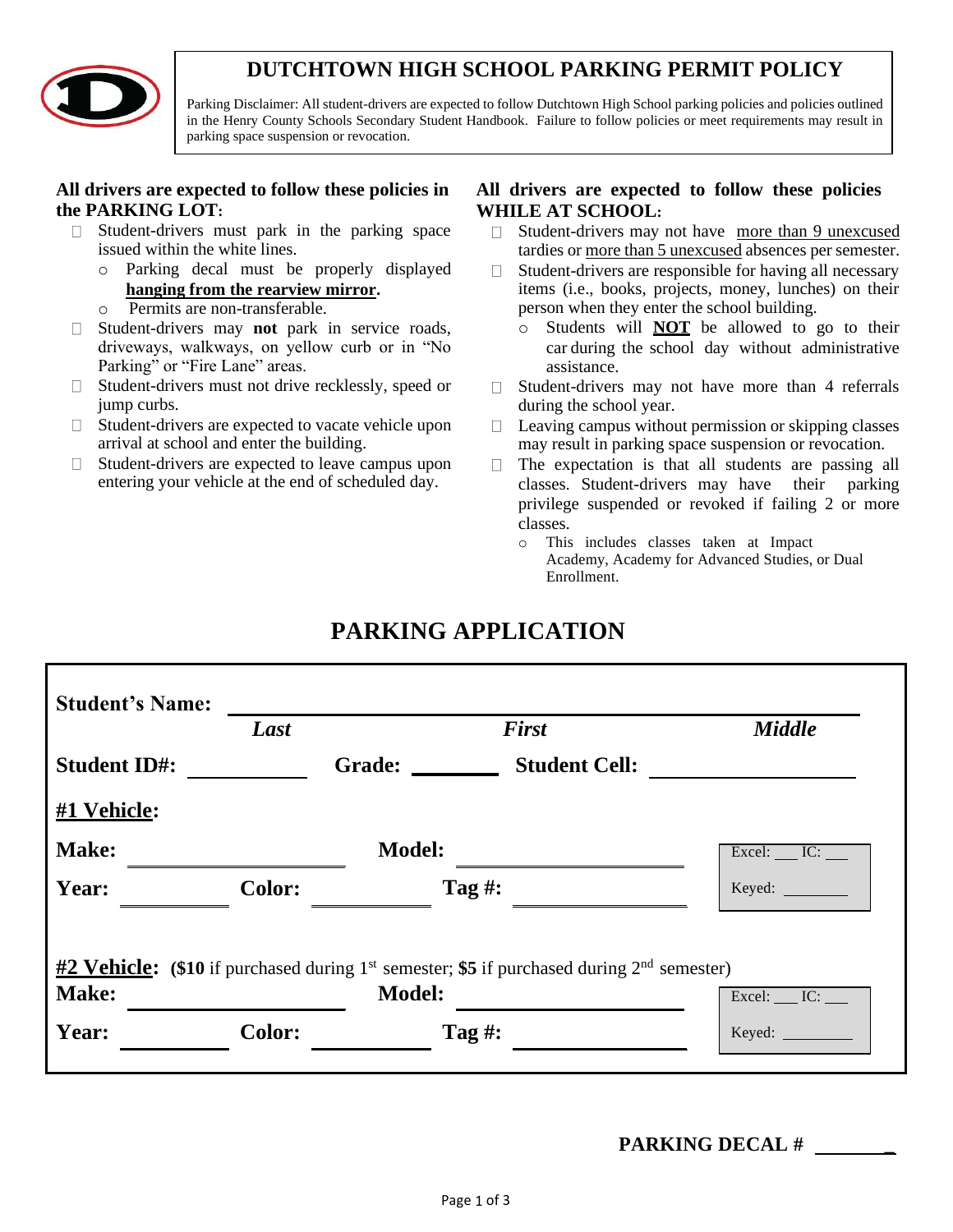# **PARKING REQUIREMENTS**

- □ Cost of parking permit is **\$50. Students parking on campus during 1st semester.**
- Cost of parking permit is **\$25. Students parking on campus beginning 2nd semester.**
- $\Box$  When purchasing a parking permit, the student must bring in the following items:
	- **Completed and signed parking application and signed "***Notification of Truancy and Tardy Rule Concerning Parking Privileges***" (3 pages total)**
		- **Class C or D Driver's License**
	- **Insurance Card – MUST BE CURRENT**
	- **NO CHECKS ACCEPTED-Parking fees can be paid on MYSCHOOLBUCKS.COM**
- **All FEES OWED** must be cleared before a parking permit can be purchased.
- $\Box$  Students must park in their designated space. Cars without permits and cars parked in unauthorized areas may be booted or towed at the owner's expense.
- A daily permit for \$5.00 for any unregistered vehicle must be purchased in the front office before the school day begins. If your  $\Box$ parking decal has been revoked or suspended, this will not be an option.
- $\Box$  Any changes or additions in the above vehicle information must be reported immediately to the front office.
- $\Box$ The parking area at a school is part of the school and is owned and regulated by the Henry County Board of Education.
- The Henry County Board of Education may periodically change the rules and regulations governing the use of the facilities and  $\Box$ automobiles.
- Refer to "*Notification of Truancy and Tardy Rule Concerning Parking Privileges*" for more information on revocation/suspension of parking privileges.

| <b>STUDENT'S SIGNATURE</b> | <b>DATE</b> |
|----------------------------|-------------|
|----------------------------|-------------|

#### **PARENT/GUARDIAN'S SIGNATURE DATE**

#### **FOR OFFICE USE ONLY**

| <b>Fees Owed Cleared</b> | <b>Driver's License Class</b> | <b>Proof of Insurance</b> | <b>Amount Paid</b> |
|--------------------------|-------------------------------|---------------------------|--------------------|
|                          |                               |                           |                    |
|                          |                               |                           |                    |